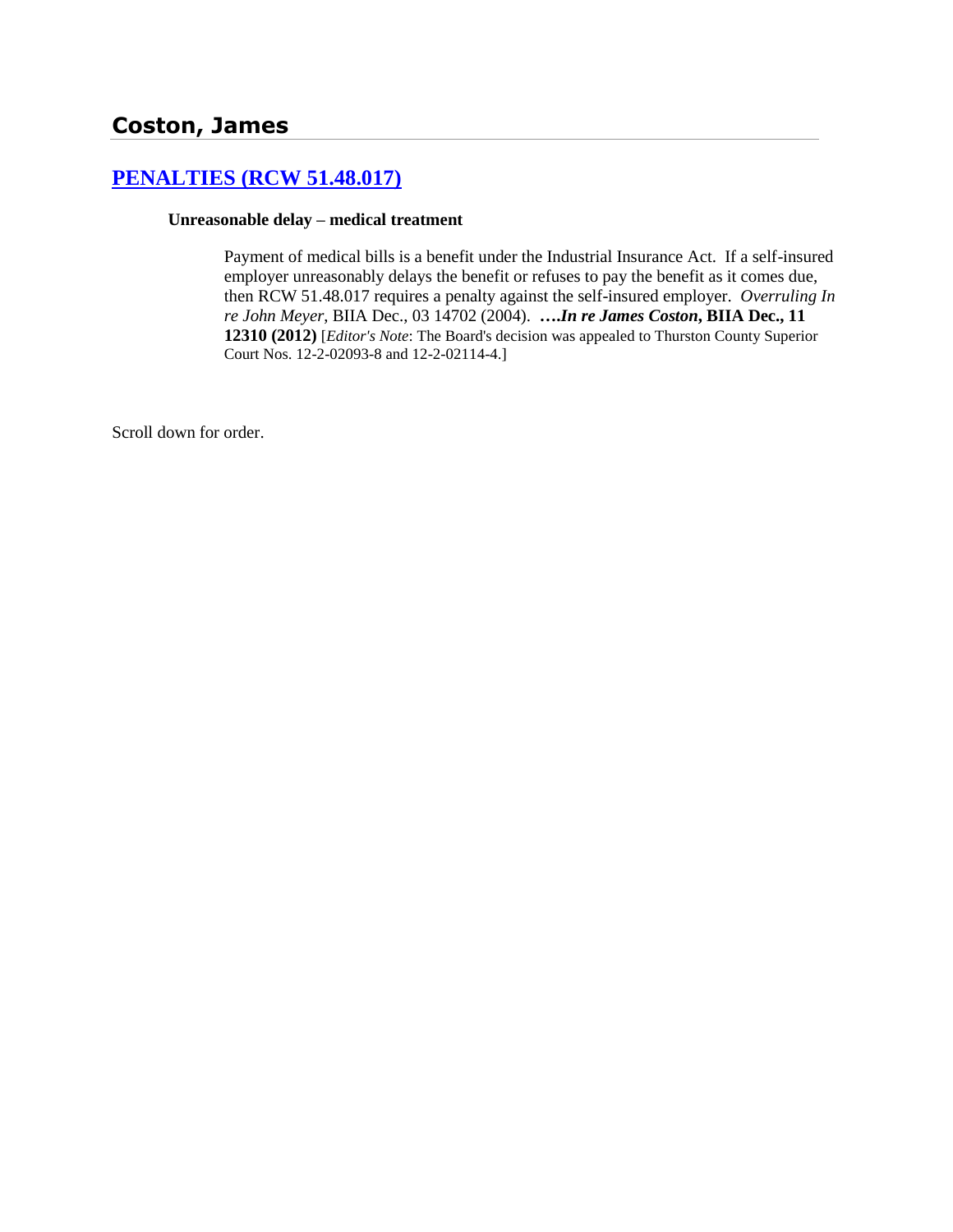# **BEFORE THE BOARD OF INDUSTRIAL INSURANCE APPEALS STATE OF WASHINGTON**

**)**

**IN RE: JAMES C. COSTON ) DOCKET NO. 11 12310**

**CLAIM NO. SC-40235 ) DECISION AND ORDER**

APPEARANCES:

Claimant, James C. Coston, by Putnam Lieb, per Wayne Lieb

Self-Insured Employer, J H Kelly, LLC, by Ronald W. Atwood, P.C., per Ronald W. Atwood

The claimant, James C. Coston, filed an appeal with the Board of Industrial Insurance Appeals on March 18, 2011, from an order of the Department of Labor and Industries dated March 4, 2011. In this order, the Department denied the claimant's request for a penalty against the self-insured employer for delay of payment of medical bills. The Department order is **REVERSED AND REMANDED.**

## **DECISION**

As provided by RCW 51.52.104 and RCW 51.52.106, this matter is before the Board for review and decision. The claimant filed a timely Petition for Review of a Proposed Decision and Order issued on March 7, 2012, in which the industrial appeals judge affirmed the Department order dated March 4, 2011. This order addresses whether the self-insured employer should be penalized for a delay in payment of medical bills in the claim of James Coston.

The Board has reviewed the evidentiary rulings in the record of proceedings and finds that no prejudicial error was committed. The rulings are affirmed.

We have granted review because we determine that payment of medical bills is a benefit contemplated by Title 51 RCW. In doing so we overrule our significant decision *In re John Meyer,* BIIA Dec., 03 14702 (2004).

On September 20, 2007, Brodie Wood, M.D., of Olympia Orthopaedic Associates, PLLC, performed bilateral knee surgery on the claimant, James Coston. Shortly thereafter, Olympia Orthopaedic sent Mr. Coston a bill for the cost of the bilateral knee surgery. About a month later, he received a second bill for the surgery and was cautioned by Olympia Orthopaedic that if the bill was not paid it would be turned over to collections. Danielle Dodge, the billing office supervisor at Olympic Orthopaedic, testified that typically, bills are paid within 60 days of billing. After the first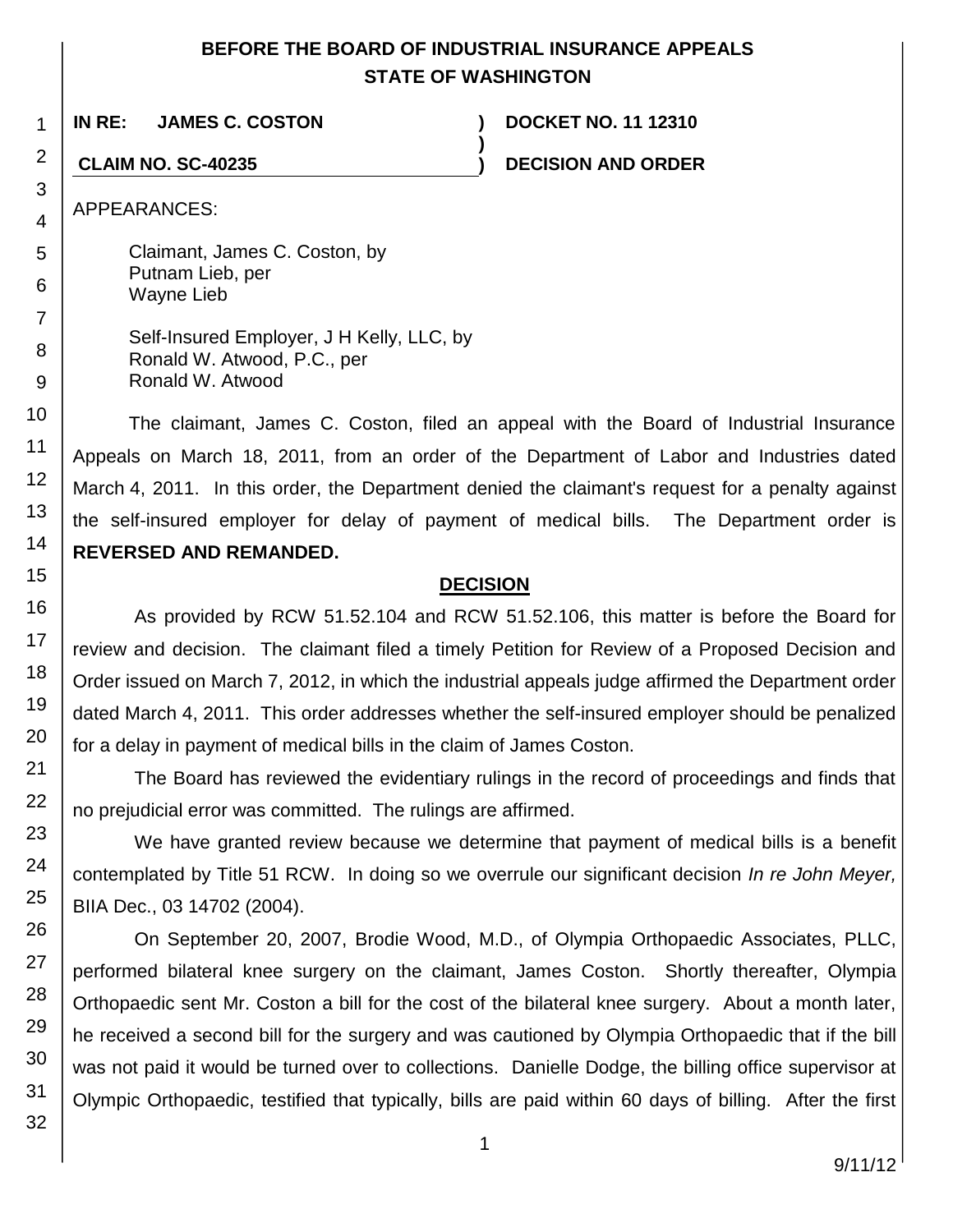1 2 3 billing was sent to the claims adjuster on January 31, 2008, five additional bills were sent. Ms. Dodge spoke several people to find out where the payments were. Payment was finally received in full on January 26, 2011.

4 5 6 7 8 9 10 On April 4, 2008, Mr. Coston filed a claim for the bilateral knee condition, which was allowed on May 13, 2008. Dr. Wood's office submitted bills for services in the amounts of \$3,123.92 and \$6,756.76 to the self-insured employer, J H Kelly, on January 31, 2008. Repeat bills were provided to JH Kelly, or its third-party administrator, Gallagher Basset, on July 15, 2008; October 16, 2008; March 17, 2009; June 3, 2009; and June 4, 2009. An entry in the claim notes indicates that surgical bills were sent for claim processing to Gallagher Bassett on February 6, 2009. The bills were re-submitted on April 21, 2009; January 13, 2010; and March 25, 2010.

11 12 13 14 15 16 17 Following the issuance of the June 5, 2009 Department order, which directed the self-insured employer to take responsibility for the claim (including the bilateral knee surgeries performed by Dr. Wood), Gallagher Bassett requested additional documents from Olympia Orthopaedic. Olympia Orthopaedic's response of January 12, 2011, shows the outstanding dates of service for Mr. Coston's care. Exhibit No. 4. The amount paid by Gallagher Bassett on April 8, 2010, using funds provided by J H Kelly, was \$1,614.35. On January 26, 2011, using funds provided by J H Kelly, \$9,053 was paid by Gallagher Bassett.

18 19 20 Cecil Eric Boling is Assistant Branch Manager for Gallagher Bassett, the third-party administrator. He acknowledged that the surgical bills were not paid until two and a half to three and a half years after the surgery because he "probably missed it." 9/20/11 Tr. at 33.

21 22 23 Sally Jackson is a supervisor at Gallagher Bassett. About 1,000 bills come through her unit on a monthly basis. She was unaware that Olympia Orthopaedic had billed multiple times for the September 2007 knee surgeries performed on Mr. Coston and took no action to pay the bills.

24 25 26 27 Gary Goeman has worked for Gallagher Bassett since April 2006. He is a senior claims manager. While acting as claims manager, he received a bill from Dr. Wood's office for surgeries performed in September 2007. Had he looked at the medical payment screen for the claim in August 2008, he would have seen that the bills had not yet been paid.

28 29 30 Barbara Jones, Worker's Compensation Claims Manager at J H Kelly, oversees all the workers' compensation claims for the company. Gallagher Basset is the entity that actually pays the bills. Ms. Jones acknowledged that the bills were not timely paid.

31 32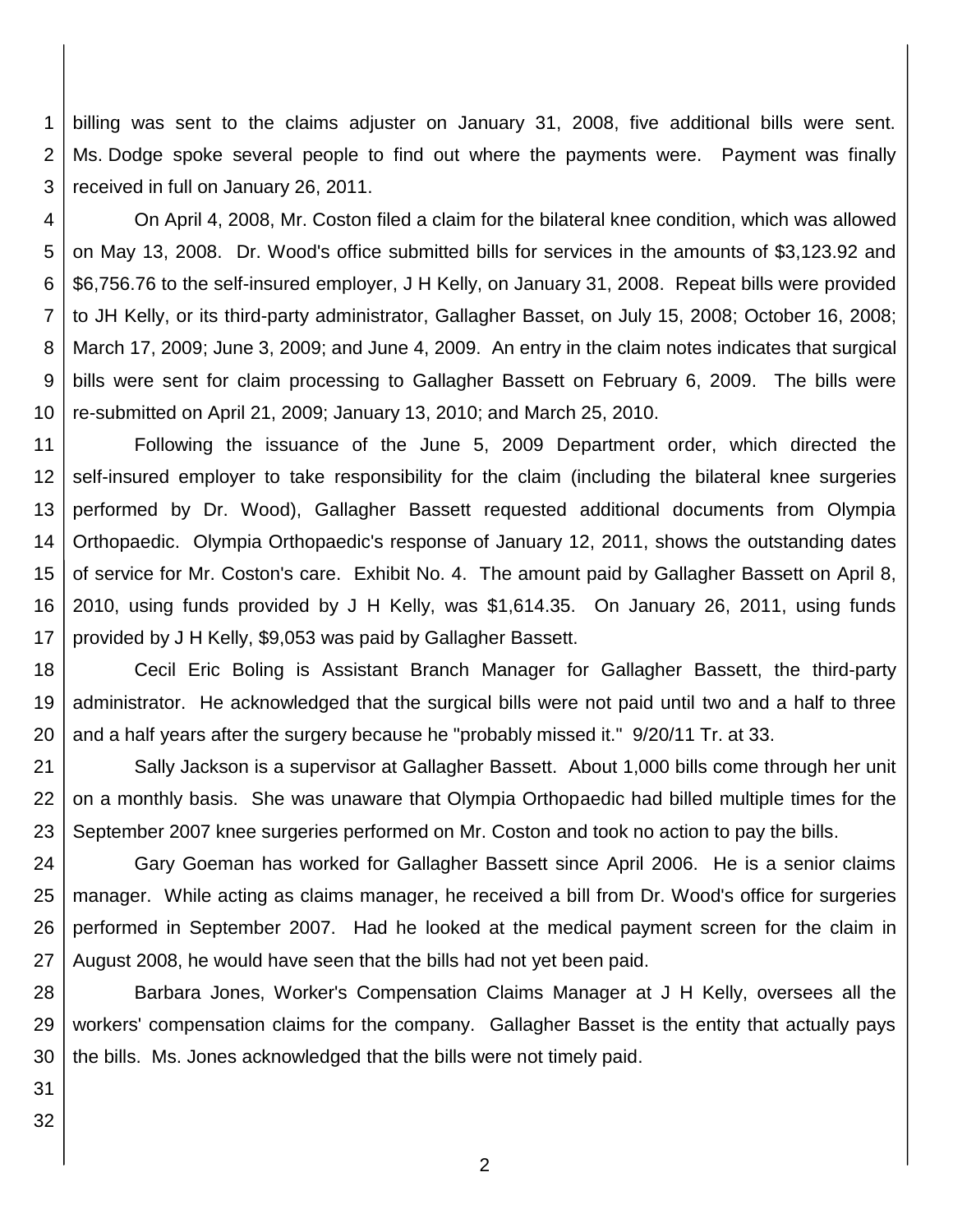1 2 3 Our industrial appeals judge decided this appeal in reliance on *In re John Meyer,* BIIA Dec., 03 14702 (2004), in which the Board concluded that medical benefits were not contemplated by the Legislature when it enacted RCW 51.48.017. The statute provides:

If a self-insurer unreasonably delays or refuses to pay benefits as they become due there shall be paid by the self-insurer upon order of the director an additional amount equal to five hundred dollars or twenty-five percent of the amount then due, whichever is greater, which shall accrue for the benefit of the claimant and shall be paid to him or her with the benefits which may be assessed under this title. The director shall issue an order determining whether there was an unreasonable delay or refusal to pay benefits within thirty days upon the request of the claimant. Such an order shall conform to the requirements of RCW 51.52.050.

In *Meyer* we stated:

The language of the above section implies a financial payment that inures to the advantage of the claimant. Although it is possible to determine the dollar value of medical treatment by reference to the Department fee schedule, it is unreasonable to conclude that medical benefits were being contemplated by the Legislature when it passed this section. The language, '"the amount then due," strongly suggests time loss compensation or permanent partial disability award; something in money that is payable to the claimant. On balance, we have to agree with our industrial appeals judge that an employer's denial of medical treatment is outside the reach of RCW 51.48.017 as it relates to assessing a penalty against the employer for failing to authorize treatment.

Meyer at 2.

4

5

6

7

8

9

10

11 12

13

14

15

16

17

18

19

20

21

22

23

24

25

26

27

In the Petition for Review, Mr. Coston asks us to overrule *Meyer* on grounds that it is inconsistent with RCW 51.48.017. Mr. Coston argues that contrary to our holding in *Meyer* the term "benefits" as used in the statute includes treatment and payment for treatment as well as time loss compensation and permanent partial disability. We agree with Mr. Coston. In determining that the section "implies" a financial payment, the decision in *Meyer* failed to consider the plain reading of the statute and existing case law. For these reasons, we overrule *In re John Meyer,* BIIA Dec., 03 14702 (2004).

28 29 30 31 The first sentence of RCW 51.48.017 provides in part "If a self-insurer unreasonably delays or refuses to pay benefits as they become due . . .." As we read this language we find two situations that would trigger the penalty in the statute: (1) When a self-insurer unreasonably delays benefits and (2) when a self-insurer refuses to pay benefits as they come due. There is no explicit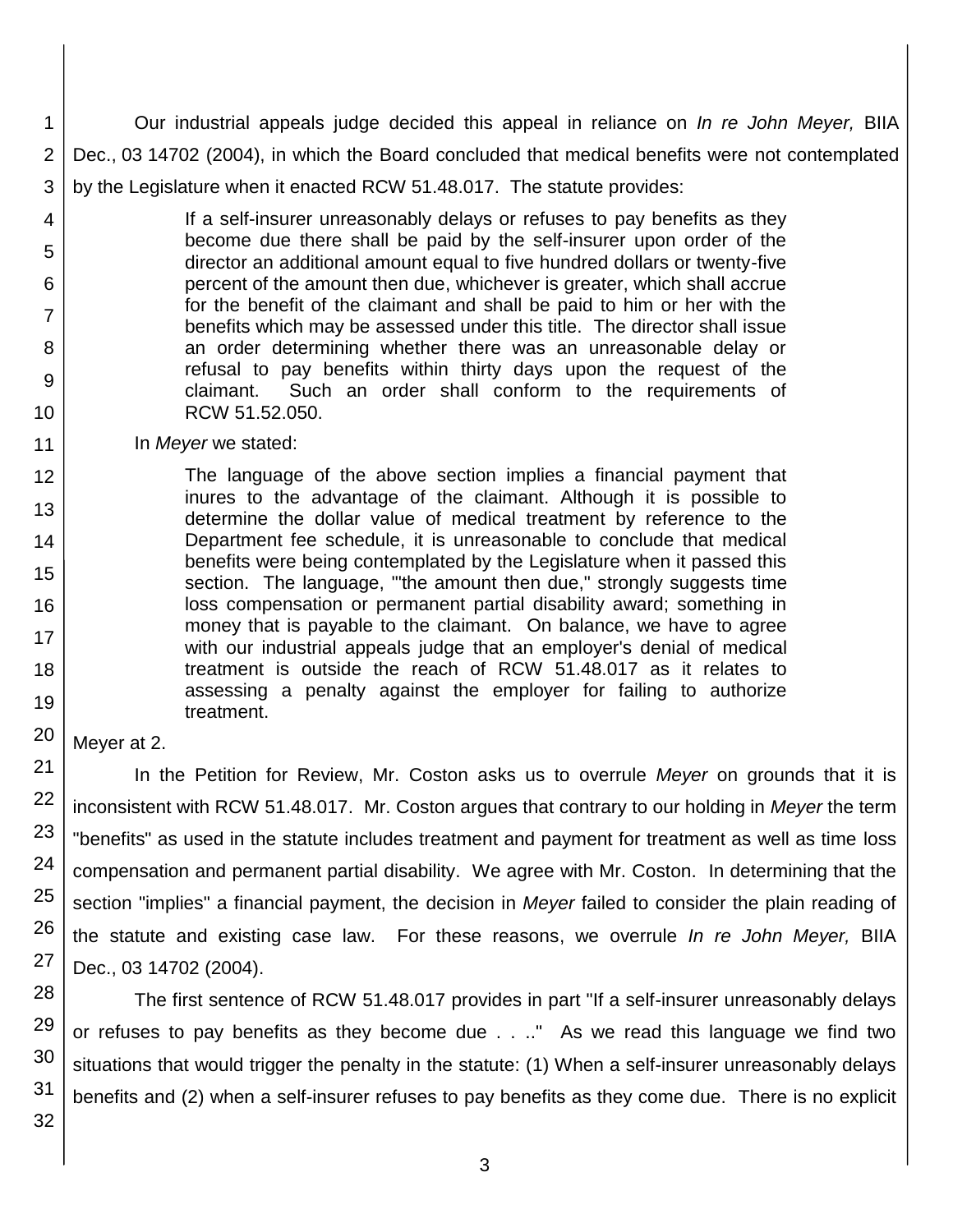1 2 3 4 5 requirement in the statute that the refusal to pay the benefits is limited to payments due the worker as compared to payments due a provider. Likewise, there is nothing in the statute that limits the imposition of a penalty to only delaying benefits paid directly to the worker as opposed to the delay of authorization of benefits. In each of these situations the worker is deprived of timely access to the benefits.

6 7 8 9 10 11 12 13 14 There is no definition of the term "benefit" in the Industrial Insurance Act (Act). Instead the Act incorporates several words or phrases to describe the worker's entitlements. The worker's entitlements under the Act are the quid pro quo for the exclusive remedy provision of the Act which limits the worker's ability to bring an action at law for damages against the employer. The Act refers to "an application for compensation" (RCW 51.28.020). The term "compensation" is repeated frequently in the Act. *See* RCW 51.32, et seq. The worker who is entitled to "compensation" is also entitled to "receive proper and necessary medical and surgical services." RCW 51.36.010. RCW 51.32.020 defines situations where a worker would not be entitled to "receive any payment under this title."

15 16 17 18 19 20 21 22 23 24 The Legislature has chosen a number of ways to describe the entitlements a worker has under the Act. All of these entitlements inure to the benefit of the worker. Whether referred to as compensation, services, benefits, or payments, the entitlements due the worker under the Act constitute benefits due the worker in exchange for the exclusive remedy protection the employer receives. Webster's Dictionary also defines "benefit" as "Payments made or entitlements available in accord with a wage agreement, insurance contract, or public assistance program." *Webster's II* 166 (1994). We find that the use of the word benefits in RCW 51.48.017 includes all forms of treatment services due the worker. Therefore, if a self-insurer unreasonably delays the benefits or refuses to pay the benefits as they come due, RCW 51.48.017 requires a penalty against the self-insurer.

25 26 27 28 29 30 31 Our decision to include medical services within the meaning of benefits in RCW 51.48.017 is supported by the decision of the Washington State Supreme Court in *Wolf v. Scott Wetzel Services,*  113 Wn.2d 665 (1989). In *Wolf* the worker sought to recover damages in an action at law against the self-insurer for "the initial refusal . . . to pay for psychiatric care." *Wolf*, at 667. The Court distinguished a suit for wrongful delay or termination of benefits from one involving the tort of outrage in administration of the claim. The tort of outrage would not be subject to the immunity provided by the exclusive remedy; a claim for wrongful delay or termination is immune from a

32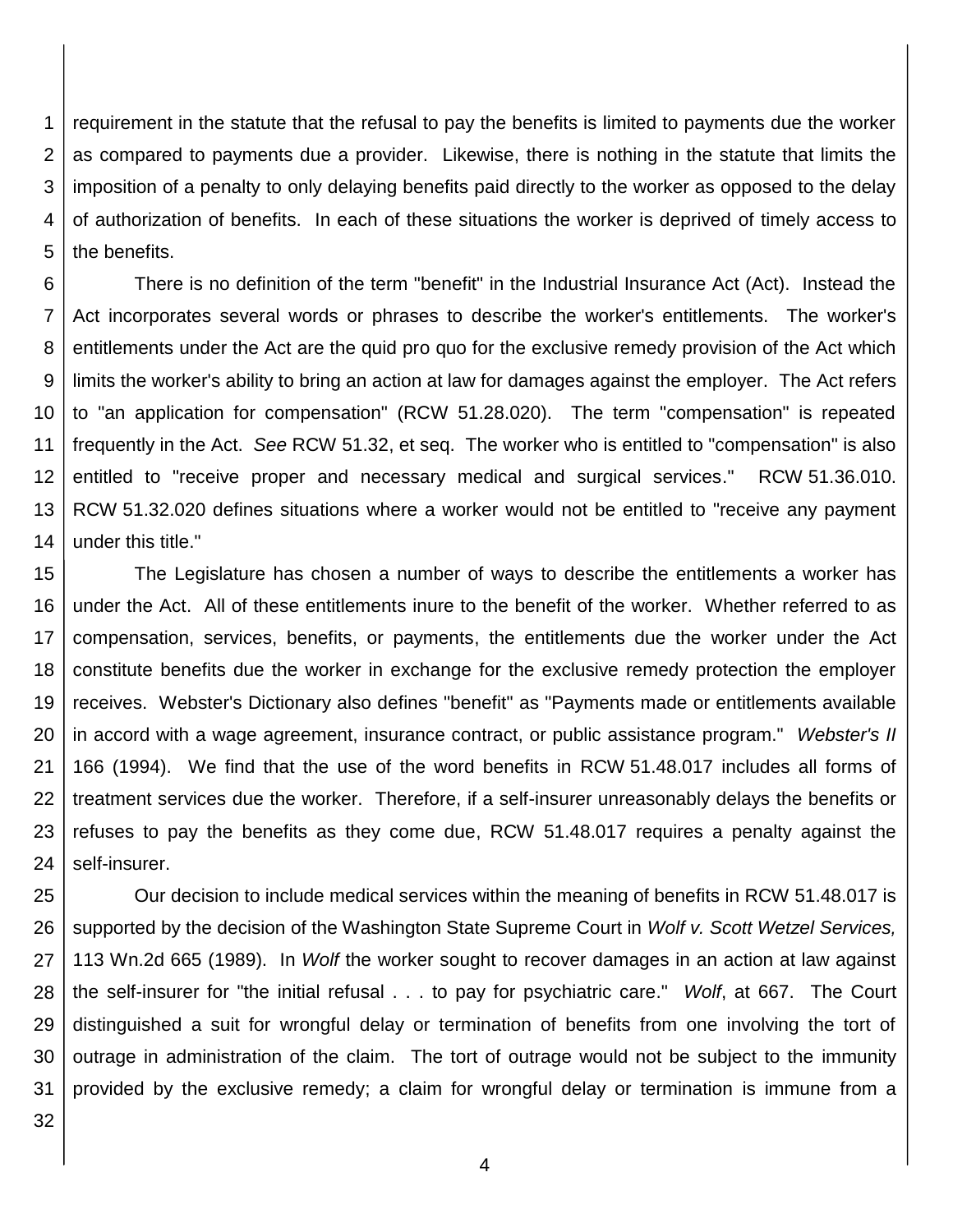1 2 3 4 5 6 7 8 separate suit. In *Wolf* the claim was for the wrongful delay or termination of benefits. The Court noted that RCW 51.48.017 provides specific remedies for the unreasonable delay or refusal to pay benefits by the self-insurer, and provides the sole means of redress for the worker for the delay in providing medical benefits. A separate suit for unreasonable delay was not permitted because of the remedy provided by RCW 51.48.017 for unreasonable delay in providing psychiatric treatment. The Court in *Wolf* did not distinguish the application of RCW 51.48.017 to monetary benefits as opposed to treatment benefits. We conclude such a distinction is not warranted by the plain language of the statute.

9 10 11 12 Despite numerous billings sent to the self-insured employer and its third-party administrator, payment of Mr. Coston's medical bills was significantly, and unreasonably, delayed. This appeal is remanded to the Department to assess a penalty against the self-insured employer, consistent with the facts and the law.

### **FINDINGS OF FACT**

1. On May 10, 2011, an industrial appeals judge certified that the parties agreed to include the Jurisdictional History, in the Board record solely for jurisdictional purposes.

13

14

15

16

17

18

19

20

21 22

23

24

25

26

27

28

29

30

31

32

- 2. On April 4, 2008, James Coston filed an Application for Benefits for an occupational disease affecting both knees, and that became manifest on June 20, 2007.
- 3. On September 20, 2007, Brodie Wood, M.D., of Olympia Orthopaedic, performed bilateral knee surgery on Mr. Coston. Shortly thereafter, Olympia Orthopaedic sent Mr. Coston a bill for the cost of the bilateral knee surgery. About a month later, he received a second bill for the surgery and was cautioned by Olympia Orthopaedic that if the bill was not paid by him it would be turned over to collections.
- 4. Mr. Coston's industrial insurance claim for a bilateral knee condition was allowed by the Department on May 13, 2008.
- 5. Olympia Orthopaedic submitted bills for services in the amounts of \$3,123.92 and \$6,756.76 to the self-insured employer, J H Kelly, on January 31, 2008. When these bills went unpaid, duplicate bills issued.
- 6. In January 2011, Gallagher Bassett, J H Kelly's third-party administrator, paid the Olympia Orthopaedic bills.

### **CONCLUSIONS OF LAW**

- 1. Based on the record, the Board of Industrial Insurance Appeals has jurisdiction over the parties to and the subject matter of this appeal.
- 2. J H Kelly, LLC, unreasonably delayed payment of benefits as contemplated by RCW 51.48.017.
	- 5